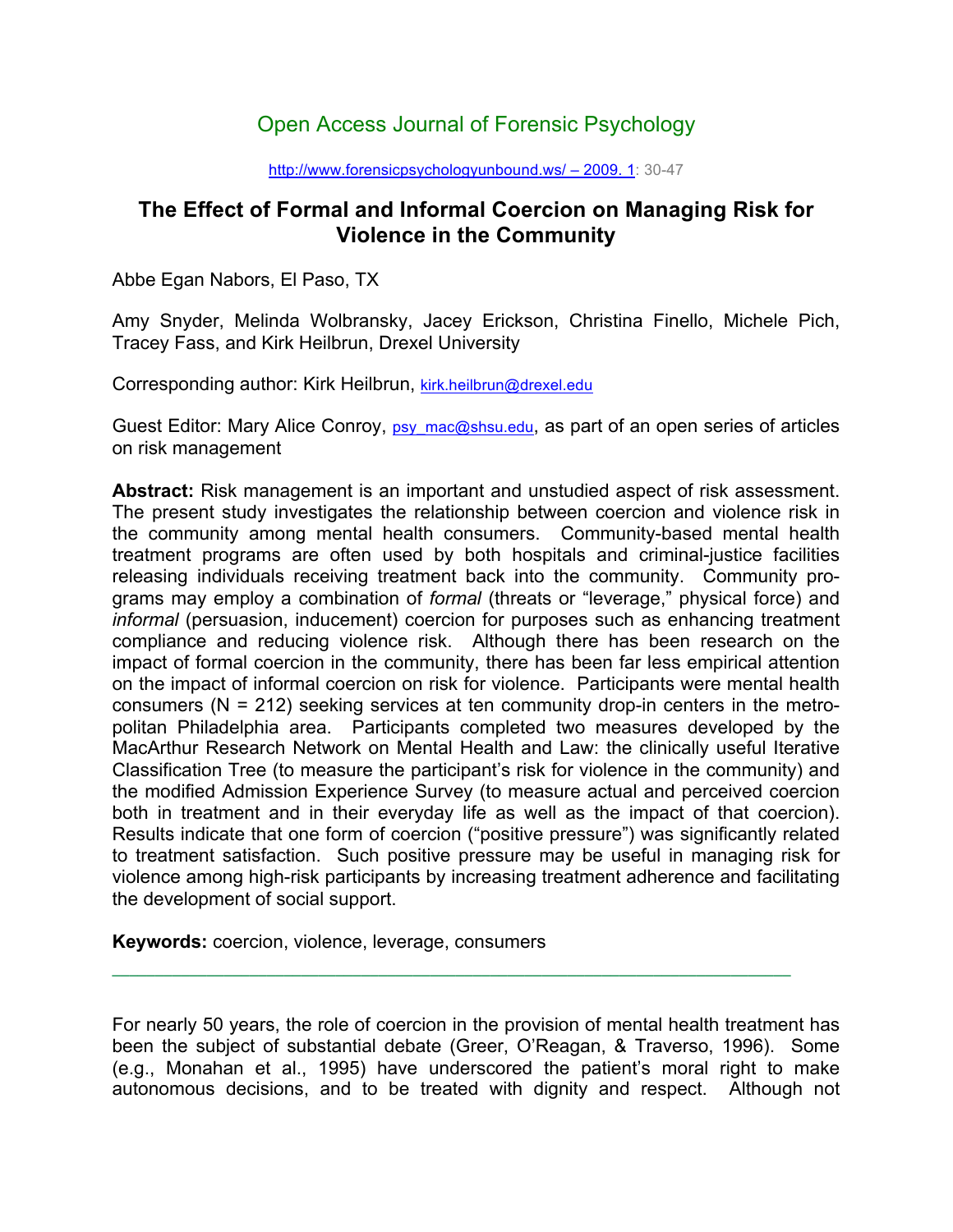disputing the importance of autonomy and dignity, Appelbaum (1985) observed, "in the absence of judicious coercion, patients will not receive needed care" (p. 306).

It has only been within the last 25 years, however, that there has been a substantial empirical focus on the relationship between coercion and important outcomes such as treatment response and violence in the United States. In 1993, an NIMH roundtable that included patients, their families, and mental health providers described coercion as a "wide range of actions taken without consent of the individual involved" (Blanch & Parish, 1993). Diamond (1996) suggested that coercion exists on a continuum that includes friendly persuasion, interpersonal pressure, control of resources, and use of force. On such a continuum, informal coercion would fall on the end of the spectrum that included friendly persuasion and interpersonal pressure, whereas formal coercion would typically include the use of resources as leverage and the use of force. Intense verbal persuasion by mental health professionals might be considered in the intermediate area between formal and informal coercion.

Three factors have been shown to relate to the perception of coercion in the context of hospitalization (Lidz, et al., 1995). The first factor was "pressures" or actions by others intended to influence the patient to enter the hospital. The second involved cultural differences in the experience of hospitalization. The third, "procedural justice," involved the perception that patients had a voice and were treated with respect in this process. There were several components to "pressures": inducement, persuasion, threat, and force. Inducement was defined as someone offering or promising something in return for the patient admitting himself or herself to the hospital. Persuasion involved talking to the patient without threats about hospitalization; these subcategories (inducement and persuasion) were termed "positive pressure" (Lidz et al., 1995). Threats, by contrast, involved possible commitment as well as the use of something of value to the patient (e.g., money, housing, and contact with family) as leverage to force treatment. Threats and the use of actual force were considered as formal coercion in this study (Lidz et al., 1995).

It is likely that individuals with a serious mental disorder who are at higher risk for violence are commensurately more likely to experience some kind of coercion or "leverage" in association with treatment. In a survey of 1,011 persons with psychiatric disorders in five cities who received treatment in public mental health systems, investigators found that about three quarters of participants who reported serious violence (e.g., threats with a weapon, sexual assault, or an act causing injury to a third party) also reported having experienced leveraged treatment, contrasted with about one half of individuals experiencing such leveraged treatment but who did not report serious violent acts (Swanson, Van Dorn, Monahan, & Swartz, 2006).

For risk-management purposes, the more frequent use of leverage among higher risk individuals is neither surprising nor inappropriate. There is substantial evidence that treatment adherence reduces violence risk (Swanson, Swartz, & Elbogen, 2004; Swartz et al., 1998a; Swartz et al., 1998b), as well as evidence that treatment engagement is also associated with lower risk of violent behavior (Elbogen, Van Dorn, Swanson,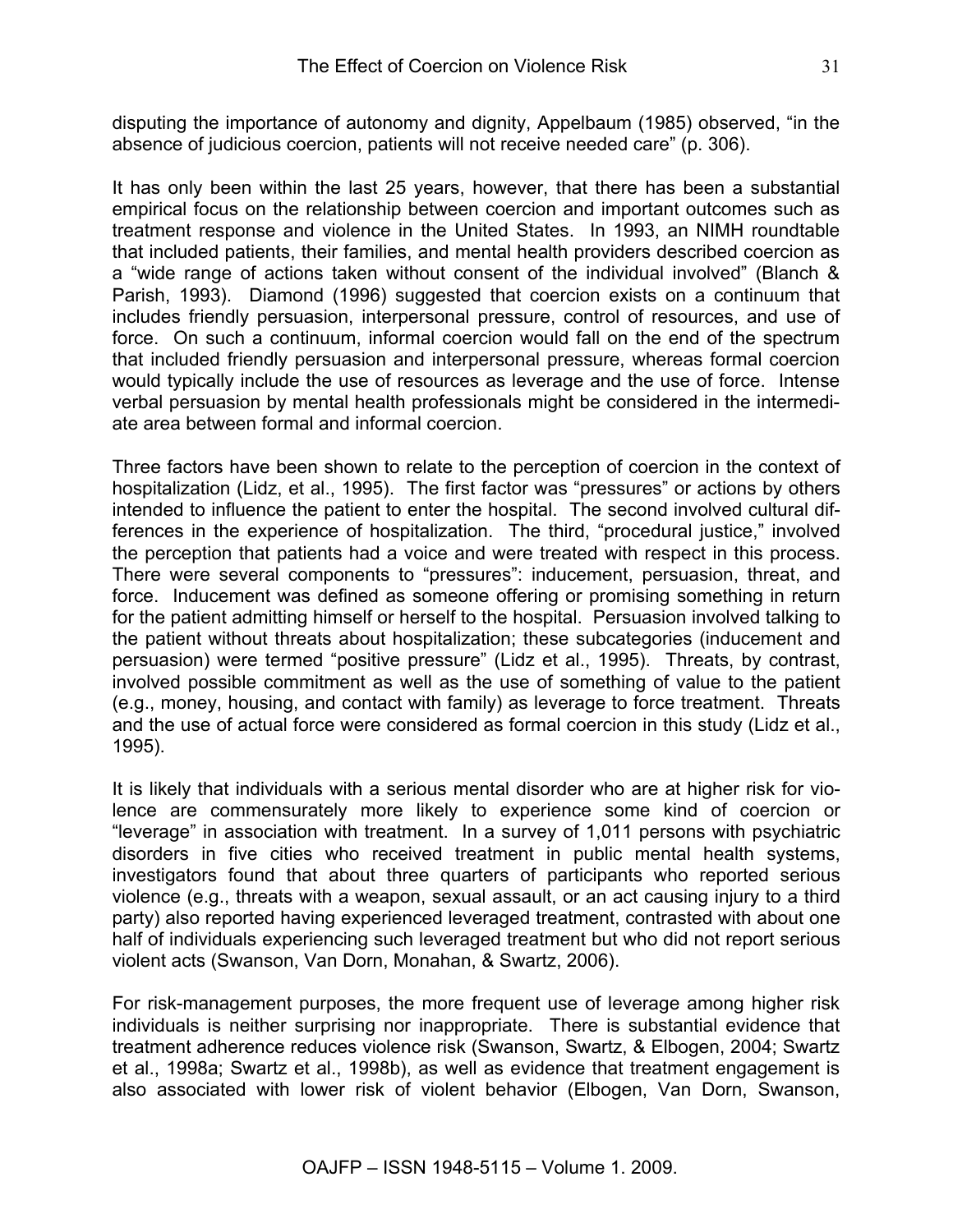Swartz, & Monahan, 2006; Skeem, Monahan, & Mulvey, 2002; Torrey, Stanley, Monahan, & Steadman, 2008). If adherence to and engagement in treatment are associated with a reduced risk of violent behavior, however, than an important empirical question is whether such adherence and engagement can be promoted through informal, positive means (persuasion and inducement) as well as more formal means (threats, leverage, and physical force)—and whether such informal coercion is itself associated with reduced violence risk. This question is addressed in the present study.

#### **Materials and Methods**

#### *Participants*

Participants were recruited from and interviewed at ten community drop-in centers located in urban and suburban communities in and around Philadelphia, Pennsylvania. In total, 212 participants were interviewed for the study. Although participants were recruited from all ten of the drop-in centers, the majority of participants came from three sites: Chester City Consumer Center, in Chester (N = 42); A New Life Consumer Center, located in Philadelphia (N = 37); and North Philadelphia (Do Drop-In) Consumer Center, located in Philadelphia (N = 27). The smallest number of participants was recruited from Bryn Mawr Consumer Center in Bryn Mawr (N = 9).

Participants ranged in age from 18 to 50, with a mean age of almost 40 years old. A total of 132 men and 80 women participated in the study. Of the participants who completed both surveys, approximately 36% of the participants self-identified as African American (N = 77) and 22% as Caucasian (N = 47), with Hispanic and "Other" each about 2% (N = 5 for each group). One individual who self-identified as Asian-American participated in the study. Racial/ethnic background information was not available on the 74 participants who only completed one measure. The majority of participants ( $N =$ 137, or 65%) reported that they had never been married. Another 34 (16%) reported being divorced, 24 (11%) stated they were separated from their spouse, 15 (7%) reported being married currently, and 2 (1%) stated that they were widowed. Of the participants who completed both measures, 83 (39%) reported having either a high school diploma or a GED, while 34 participants (16%) reported that they had never earned a degree. Another 15 (7%) reported that they had received either their associates degree or a technical degree, and 4 participants (2%) reported that they had received their bachelors degree. This information was only available for the participants who completed both measures. Reported monthly income ranged from \$0 to \$4,000 a month, with a mean of \$728. Most of the participants who completed both measures (N = 88) reported that they had been unemployed for at least the last month. The two primary reasons for unemployment were medical or mental health disability (N=28, or 13%) and "psychiatric problems" (N=20, or 9%). Information regarding income and employment was available only for participants who completed both measures. All participants reported having been hospitalized at least once for either mental health or substance-abuse problems. The number of hospitalizations ranged from 1 to 75, with a mean of almost 7. The majority of participants ( $N = 156$ , or 74%) reported that their most recent hospitalization had been voluntary. Of the remainder, 46 participants (22%)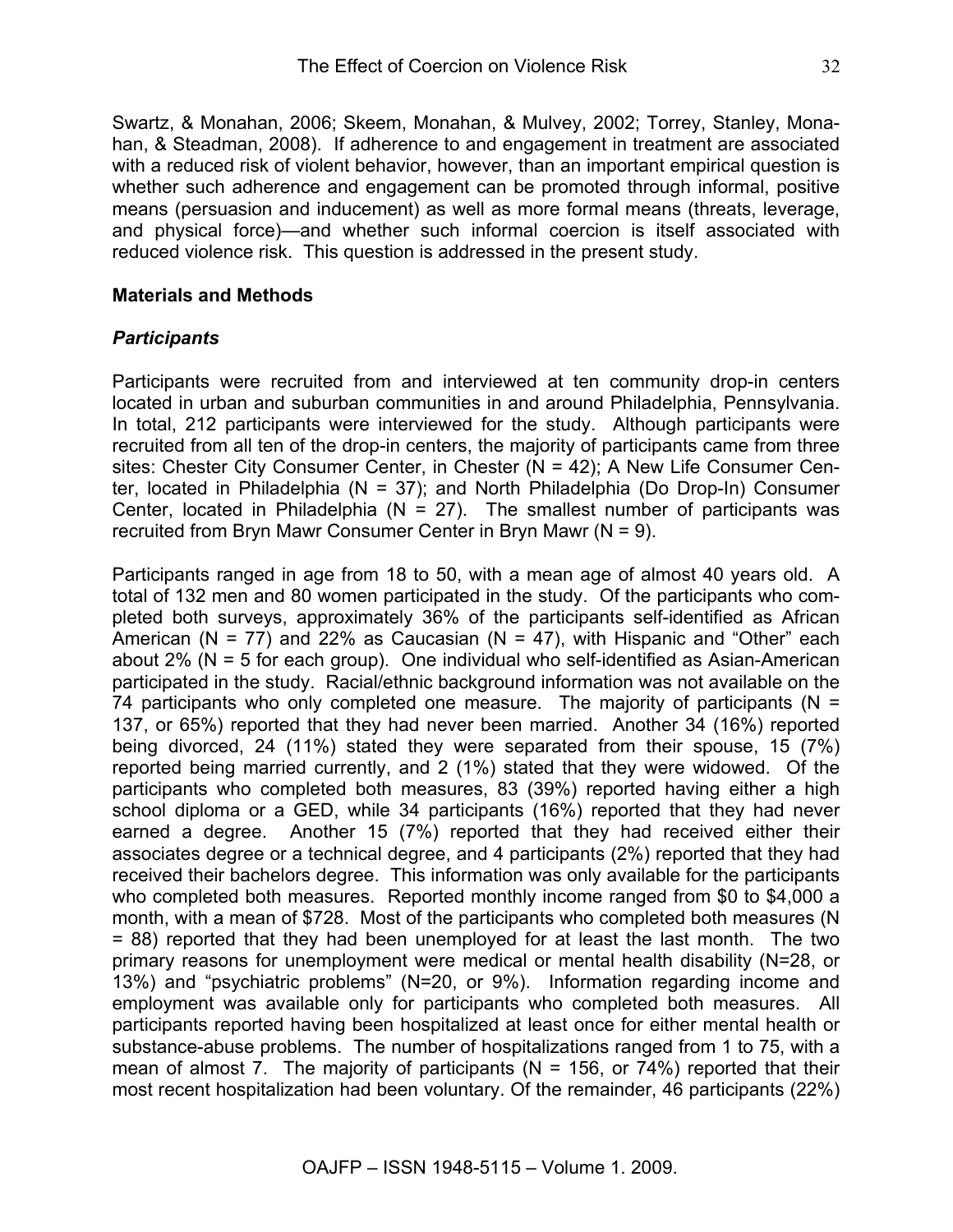reported that their last hospitalization had been involuntary; 65 participants (31%) indicated that they had been hospitalized involuntarily at least once; and 1 participant declined to provide the legal status of the most recent hospitalization.

All participants completed a survey intended to measure their risk for violence in the community. This risk measure was the clinically useful ICT developed by investigators in the MacArthur study of violence risk (Monahan et al., 2000). Participants who scored as either "low risk" or "high risk" were asked to complete a second survey intended to measure perceived coercion. The coercion measure was the modified AES created for use in a study on mandated community treatment (John Monahan, personal communication, 9/2/03). Of those completing the ICT, 102 (48%) were identified as low risk, 42 (20%) were identified as high risk, and 68 (32%) were unclassified. However, six lowrisk and one high-risk participant were either unwilling or unable to complete both measures. Thus, 97 low-risk and 41 high-risk participants completed both the ICT and the AES.

Following approval of this protocol by IRBs for the university and the City of Philadelphia, recruitment of participants was conducted through the use of agency staff, flyers and individual requests. Potential participants were informed about the study. Those willing to participate reviewed the consent form with a research assistant, after which the participant responded to seven questions regarding information in the consent form. Those who were able to correctly answer five of the seven questions were considered sufficiently knowledgeable about the research procedures to provide informed consent to participate.

The drop-in centers, which are community centers that do not offer mental health treatment,<sup>1</sup> were used as data-collection sites. Consumers at the drop-in centers were selected because they might have experienced coercive interactions, either as an inpatient or in the course of mental health treatment in the community. Further opportunities for experiencing coercion involved case management or conditional release.

Selection criteria for research participants included (1) a history of either voluntary or involuntary psychiatric hospitalization for mental health or substance-abuse problems; (2) between the ages of 18 and 50; (3) speaks English; and (4) does not have a legally appointed guardian. Participants younger than 18 were excluded, as violence risk and coercion should be studied separately for adolescents. Participants over the age of 50 were excluded due to the inverse relationship between violence and age, and the decreased probability of violent behavior in older individuals (Monahan et al., 2001). Participants who were too disorganized or whom agency staff did not recommend contacting also were not asked to participate in the study. One participant was excluded from the study halfway through completing the coercion measure because he was too disorganized to complete the process.

 $\overline{a}$ 

 $1$  However, many of the consumers at these centers have a history of hospitalization for either mental health or substance-abuse treatment. Additionally, most participants were involved in mental health treatment in the community.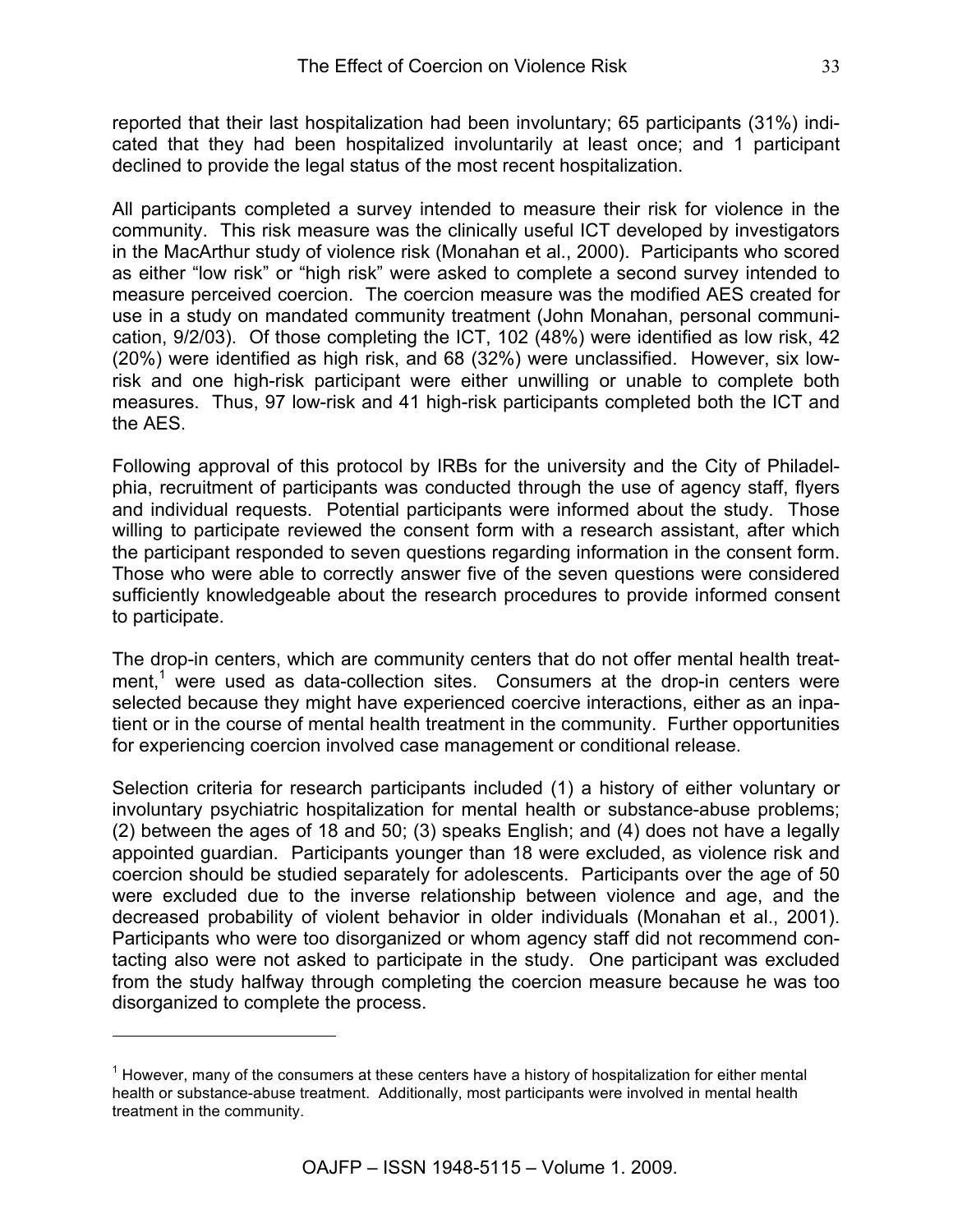### *Procedure*

Participants in the study were contacted once while at one of the drop-in centers. At the initial contact, examiners screened participants to determine their level of risk for violence in the community. To assess level of risk for violence in the community, researchers completed the Iterative Classification Tree (ICT) (Monahan et al., 2000). The definition of "violent" for purposes of the present study is that described by researchers in the MacArthur Risk study as "serious acts of violence"—"battery that resulted in physical injury, sexual assaults, assaultive acts that involved the use of a weapon, or threats made with a weapon in hand" (Monahan et al., 2001, p. 40). Classification of participants as "high risk" or "low risk" was done according to the Clinically Useful ICT (Monahan et al., 2000). Under this model, every participant was asked the same initial question; depending on the response, any of a number of subsequent questions would be asked next. Each participant was assigned a score associated with the incidence of MacArthur participants who were violent within twenty weeks postdischarge. This process was repeated three times, once for each iteration of the Clinically Useful ICT.

The present study used the same two-threshold approach to classification as was used by Monahan and colleagues (2001). For each iteration, any participant assigned a predicted probability of violence greater than twice the base prevalence rate in the Mac-Arthur Risk study (>37%) was considered "high risk," and any participant whose predicted probability of violence was less than half the baseline prevalence rate (< 9%) of that study was categorized as "low risk." Participants who fell between these two thresholds were considered "average risk" and were not studied further in this project. Using the Ohlin/Burgess method (Burgess, 1982; Ohlin, 1951), the results of each iteration were scored as follows: -1 for low risk, 0 for average risk, and +1 for high risk. A composite risk score was then calculated for each participant by summing the risk scores from each iteration. Scores on the risk measure could thus range from -3 (if the participant was in the low-risk category on each iteration) to +3 (if the participant was in the high-risk category each time). Monahan and colleagues (2001) reported that 75% of participants who had a score of 1 or more were involved in at least one serious act of violence in the first 20 weeks following discharge from the hospital. They also found that 75% of participants who were not violent had a score of -1 or less. Thus, in the present study, participants who score 1 or more across the three iterations were considered high risk, and participants who score -1 or less were considered low risk.

The twelve independent variables used in this study were as follows: (1) seriousness of prior arrest, (2) motor impulsiveness, (3) father used drugs, (4) recent violent fantasies, (5) major disorder without substance abuse, (6) legal status, (7) schizophrenia, (8) anger reaction, (9) employed, (10) recent violence, (11) loss of consciousness, and (12) parents fought. Data on these variables were gathered from participants' self-report, as clinical records were not available at the drop-in centers. Seriousness of prior arrests was measured by the patient's description of arrests since age 15, including whether the charge was a felony or misdemeanor and whether it was a crime against persons or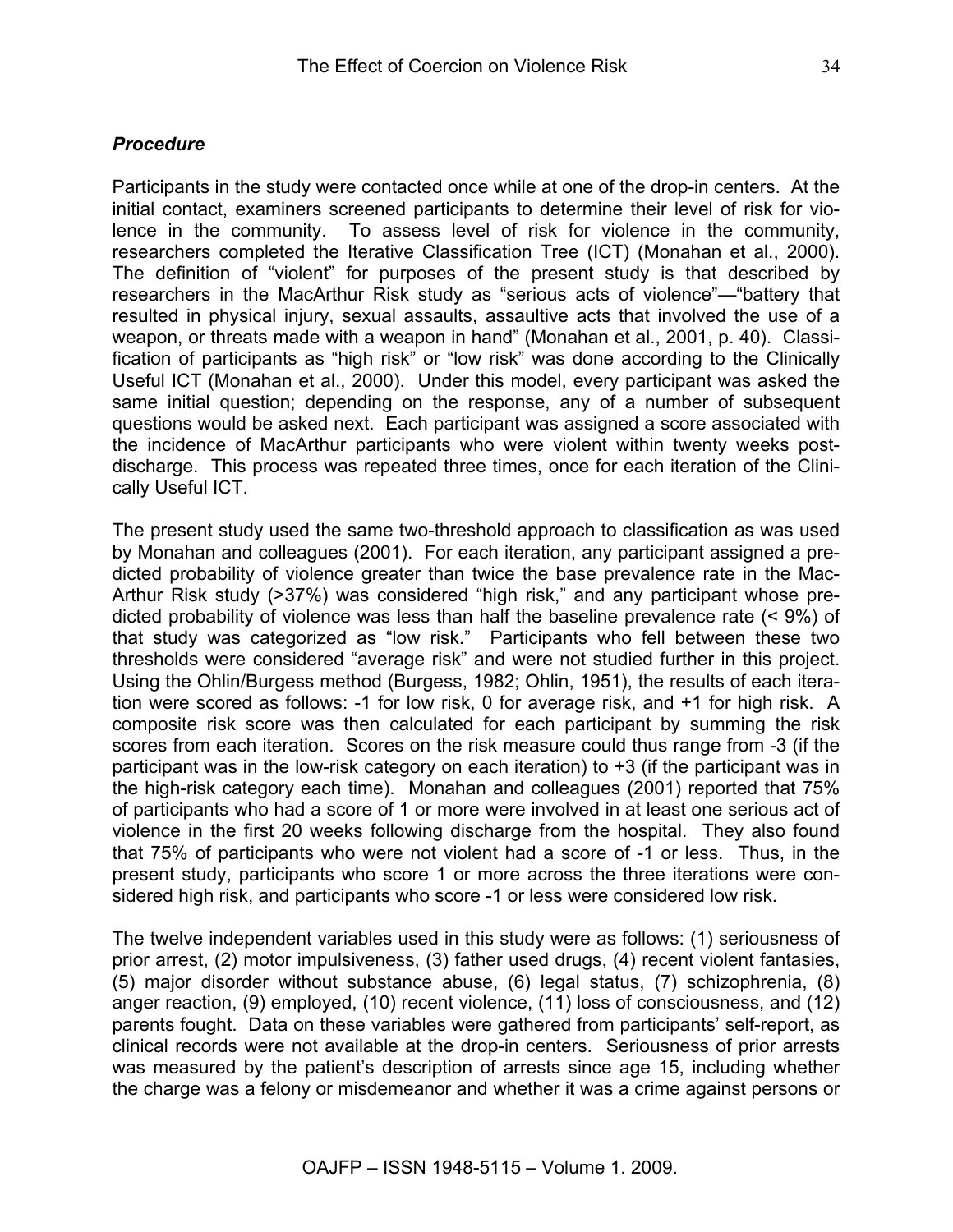against property. Motor impulsiveness was measured from the motor sub-scale of the Barratt Impulsiveness Scale (Barratt, 1994). Father used drugs was also measured by self-report. Recent violent fantasies were assessed using the Schedule of Imagined Violence (Grisso, Davis, Vesselinov, Appelbaum, & Monahan, 2000). Major disorder without substance abuse refers to a diagnosis of any major mental disorder without any co-occurring diagnosis of substance abuse. Legal status describes the voluntary versus involuntary nature of the most recent hospitalization, as reported by the individual. Schizophrenia was diagnosed using the DSM-IV Checklist. Anger reaction was measured by a short version of the Behavioral Subscale of the Novaco Anger Scale (Novaco, 1994). Employment status was measured by self-report. Recent violence was obtained through self-report of violence in the two months prior to hospital admission. Loss of consciousness was gauged by any self-reported loss of consciousness due to head injury. Finally, "parents fought" was measured by self-report.

An initial questionnaire was administered as part of the screening interview with the participant. This questionnaire took approximately five minutes to complete. Participants received five dollars for their participation in this part of the study.

Participants who scored either in the high-risk or low-risk range were then administered a modified version of the MacArthur Admission Experience Survey (AES), a measure of perceived coercion created for use in a study on the prevalence of mandated community treatment (Monahan, personal communication, 9/2/03). The AES is a questionnaire containing true-false items similar to the content of the MacArthur Admission Experience Interview (AEI) (Gardner et al., 1993). The AEI is composed of 16 questions that load onto 5 underlying factors (Influence, Control, Choice, Freedom, and Idea), with high internal consistency and yielding a total score that is highly correlated with AEI total score (Gardner et al., 1993).

The AES is intended to measure perceived coercion, considered only from the perspective of the participant. Although using only one source of information to measure coercion can introduce significant error, patients' accounts appear to be better than other sources (Lidz et al., 1997). The modified AES contains six additional scales not contained in the standard version: (1) General Pressure to Adhere to Treatment; (2) Perceived Coercion to Adhere to Treatment (AES), (3) Use of Specific Leverage: Outpatient Commitment, Criminal Justice System, Money, and Housing; (4) Satisfaction with Treatment; and (5) Support for Treatment; and (6) Coercion in Everyday Life. Participants were asked three additional questions for each area of coercion assessed using this modified AES: (1) if they had ever acted violently while subject to a particular form of leverage; (2) about times when the participant could have acted violently but did not, and whether a particular form of leverage was present at those times; and (3) whether coercion in the form of social rejection or isolation, or the threat of either, was associated with seeking treatment.

Research assistants were thoroughly trained in administering both the ICT and the AES. Training was supervised by the first author.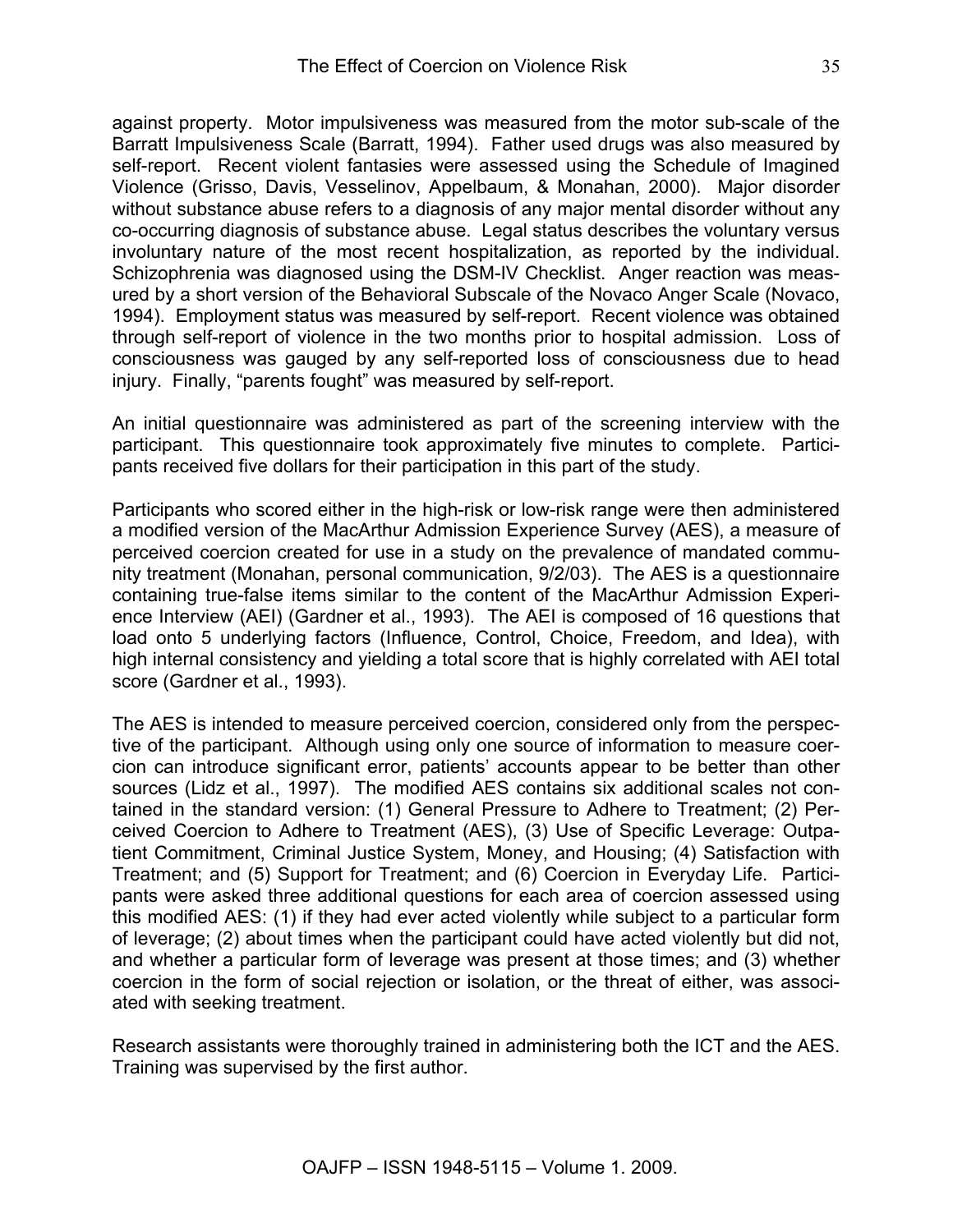### **Results**

The modified AES involved a series of questions about four different forms of leverage (outpatient commitment, the criminal justice system, money and housing). For each of these four, participants were asked (1) whether they had ever been subject to that form of leverage, (2) if that form of leverage had been used to compel treatment adherence, (3) whether that form of leverage was present the last time they wanted to act violently but did not, (4) if their decision not to act violently was based on the concern that this particular form of leverage would be used, and (5) whether they had ever acted violently in the presence of that form of leverage. The two groups did not differ significantly in the number of different forms of leverage to which they reported being subjected.

Outpatient commitment was the first form of leverage considered (see Table 1). Lowrisk and high-risk participants did not differ in their reports of the impact of outpatient commitment on restraint from violence. The majority of both low-risk (76%) and highrisk (69%) participants reported that the last time they wanted to act violently but did not, they had not been subject to an outpatient commitment order  $(\chi^2(1) = .20, p = .20)$ .46). More low-risk participants (63%) than high-risk subjects (40%) reported that their decision to not act violently was based on the fact they were subject to an outpatient commitment (OPC) order, although this difference was not statistically significant  $(X^2)$  $(1) = .63$ , df = 1, p = .41). The majority of both low-risk (70%) and high-risk (70%) participants reported that they had never acted violently while on OPC. When considered separately by gender, high-risk and low-risk female participants did not differ significantly in their response to the opinion statement "OPC keeps people from being violent"  $(F = .34, p = .57)$ . By contrast, high-risk male participants disagreed significantly more with this statement than did low-risk male participants ( $F = 4.81$ ,  $p < .05$ ).

Next, the criminal justice system as violence-relevant leverage was considered (see Table 2). Participants were asked three questions related to their violence and criminal justice histories: (1) "In the past when you have wanted to act violently but chose not to, did you worry that you would be arrested if you acted violently?"; (2) "Was fear of being arrested the reason you chose not to be violent?"; and (3) "In the past have you acted violently, been arrested, but given the choice to seek treatment instead of going to trial?" The majority of both low-risk (80%) and high-risk (85%) participants reported that in the past when they have wanted to act violently but chose not to, they were concerned that the police would arrest them if they acted violently; this difference was not statistically significant ( $\chi^2$  (1) = .45, p = .34). A significantly greater proportion of highrisk participants reported that they had acted violently, and were given a chance to seek treatment rather than go to trial ( $\chi^2$  (1) = 4.28, p < .05). Considered separately by gender, high-risk and low-risk participants differed significantly in their responses for both men ( $F = 6.70$ ,  $p < .05$ ) and women ( $F = 6.70$ ,  $p < .05$ ) on the question of whether the criminal justice system is useful in managing violence risk, with the high-risk groups of both genders responding "no" significantly more often.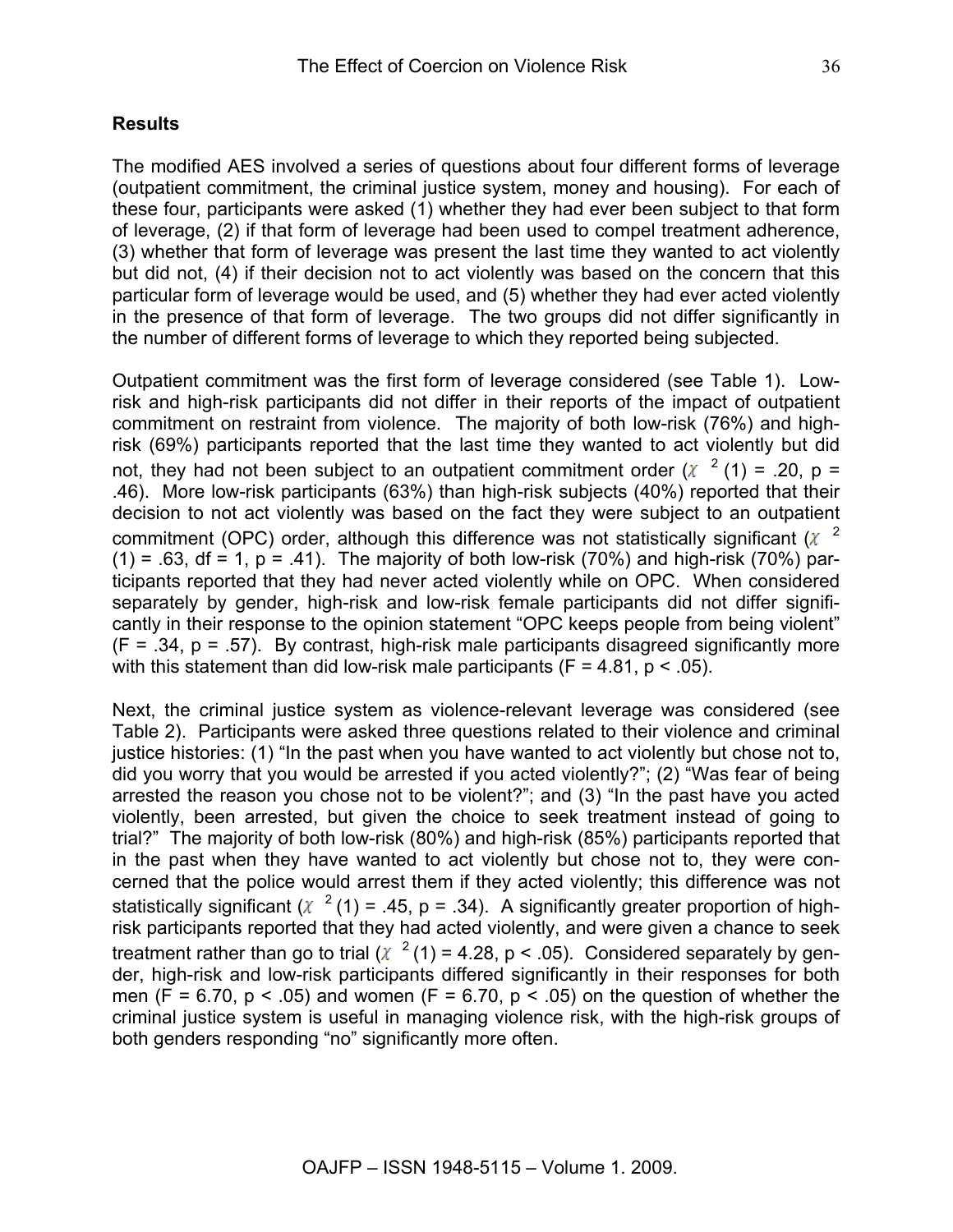| Violence Risk Relevant Outpatient Commitment (OPC) Item<br>(N and % of those responding to item)<br><b>Risk Group</b><br>Have you ever been on OPC?<br>N <sub>o</sub><br>Yes<br>0.16<br>74 (78.7%)<br>20(21.3%)<br>Low risk<br>31 (75.6%)<br>$10(24.4\%)$<br>High risk<br>Are you currently on OPC?<br>Yes<br>N <sub>0</sub><br>$2(3.8\%)$<br>51 (96.2%)<br>$7.55*$<br>Low risk<br>High risk<br>19(76%)<br>6(24%)<br>Have you ever been told that you must keep your mental health<br>appointments because you were subject to an OPC order?<br>N <sub>o</sub><br>Yes |
|-----------------------------------------------------------------------------------------------------------------------------------------------------------------------------------------------------------------------------------------------------------------------------------------------------------------------------------------------------------------------------------------------------------------------------------------------------------------------------------------------------------------------------------------------------------------------|
|                                                                                                                                                                                                                                                                                                                                                                                                                                                                                                                                                                       |
|                                                                                                                                                                                                                                                                                                                                                                                                                                                                                                                                                                       |
|                                                                                                                                                                                                                                                                                                                                                                                                                                                                                                                                                                       |
|                                                                                                                                                                                                                                                                                                                                                                                                                                                                                                                                                                       |
|                                                                                                                                                                                                                                                                                                                                                                                                                                                                                                                                                                       |
|                                                                                                                                                                                                                                                                                                                                                                                                                                                                                                                                                                       |
|                                                                                                                                                                                                                                                                                                                                                                                                                                                                                                                                                                       |
|                                                                                                                                                                                                                                                                                                                                                                                                                                                                                                                                                                       |
|                                                                                                                                                                                                                                                                                                                                                                                                                                                                                                                                                                       |
|                                                                                                                                                                                                                                                                                                                                                                                                                                                                                                                                                                       |
|                                                                                                                                                                                                                                                                                                                                                                                                                                                                                                                                                                       |
|                                                                                                                                                                                                                                                                                                                                                                                                                                                                                                                                                                       |
| Low risk<br>17 (77.3%)<br>0.73<br>5(22.7%)                                                                                                                                                                                                                                                                                                                                                                                                                                                                                                                            |
| High risk<br>$1(10\%)$<br>$9(90\%)$                                                                                                                                                                                                                                                                                                                                                                                                                                                                                                                                   |
| In the past when you have wanted to act violently but did not, were you                                                                                                                                                                                                                                                                                                                                                                                                                                                                                               |
| under OPC?                                                                                                                                                                                                                                                                                                                                                                                                                                                                                                                                                            |
| N <sub>o</sub><br>Yes                                                                                                                                                                                                                                                                                                                                                                                                                                                                                                                                                 |
| Low risk<br>0.20<br>22 (75.9%)<br>$7(24.1\%)$                                                                                                                                                                                                                                                                                                                                                                                                                                                                                                                         |
| High risk<br>$9(69.2\%)$<br>$4(30.8\%)$                                                                                                                                                                                                                                                                                                                                                                                                                                                                                                                               |
| Was your decision to not act violently based on the fact that you were on                                                                                                                                                                                                                                                                                                                                                                                                                                                                                             |
| OPC?                                                                                                                                                                                                                                                                                                                                                                                                                                                                                                                                                                  |
| N <sub>o</sub><br>Yes                                                                                                                                                                                                                                                                                                                                                                                                                                                                                                                                                 |
| Low risk<br>$5(62.5\%)$<br>3(37.5%)<br>0.63                                                                                                                                                                                                                                                                                                                                                                                                                                                                                                                           |
| High risk<br>$3(60\%)$<br>$1(40\%)$                                                                                                                                                                                                                                                                                                                                                                                                                                                                                                                                   |
| OPC helps people stay out of the hospital                                                                                                                                                                                                                                                                                                                                                                                                                                                                                                                             |
| N <sub>0</sub><br>Yes                                                                                                                                                                                                                                                                                                                                                                                                                                                                                                                                                 |
| Low risk<br>$6.25*$<br>21 (23.1%)<br>70 (76.9%)                                                                                                                                                                                                                                                                                                                                                                                                                                                                                                                       |
| High risk<br>16(45.7%)<br>19 (54.3%)                                                                                                                                                                                                                                                                                                                                                                                                                                                                                                                                  |
| OPC keeps people from being violent                                                                                                                                                                                                                                                                                                                                                                                                                                                                                                                                   |
| N <sub>o</sub><br>Yes                                                                                                                                                                                                                                                                                                                                                                                                                                                                                                                                                 |
| $8.74**$<br>Low risk<br>25 (28.7%)<br>62 (71.3%)                                                                                                                                                                                                                                                                                                                                                                                                                                                                                                                      |
| High risk<br>21 (56.8%)<br>$16(43.2\%)$                                                                                                                                                                                                                                                                                                                                                                                                                                                                                                                               |

Table 1 *Outpatient Commitment as Leverage in High-Risk (N=41) and Low-Risk (N=97) Participants*

\*  $p < .05$ 

\*\*  $p < .005$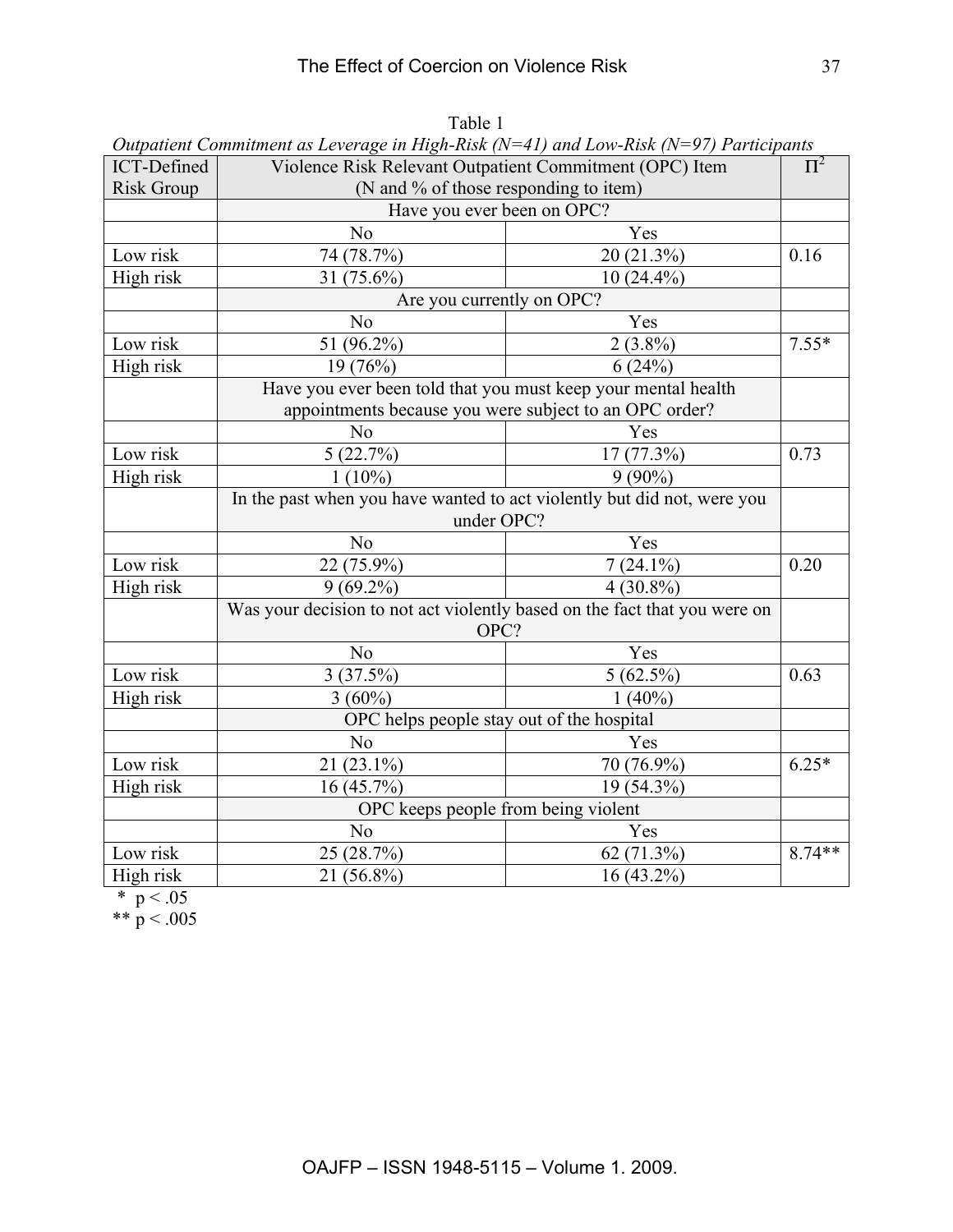|                                                                         | Criminal Justice System as Leverage in High-Risk ( $N=41$ ) and LOW-Risk ( $N=97$ ) Participanis |              |         |  |  |  |
|-------------------------------------------------------------------------|--------------------------------------------------------------------------------------------------|--------------|---------|--|--|--|
| ICT-Defined                                                             | $\Pi^2$<br>Violence Risk Relevant Criminal Justice System Item                                   |              |         |  |  |  |
| <b>Risk Group</b>                                                       | (N and % of those responding to item)                                                            |              |         |  |  |  |
| Have you ever been picked up by the police and taken to see the doctor? |                                                                                                  |              |         |  |  |  |
|                                                                         | N <sub>0</sub>                                                                                   | Yes          |         |  |  |  |
| Low risk                                                                | 71 (74.7%)                                                                                       | 24 (25.3%)   | 0.24    |  |  |  |
| High risk                                                               | 29 (70.7%)                                                                                       | $12(29.3\%)$ |         |  |  |  |
| Did you understand that they were only providing transportation?        |                                                                                                  |              |         |  |  |  |
|                                                                         | N <sub>o</sub>                                                                                   | Yes          |         |  |  |  |
| Low risk                                                                | 6(25%)                                                                                           | 18 (75%)     | 0.00    |  |  |  |
| High risk                                                               | $3(20\%)$                                                                                        | 9(75%)       |         |  |  |  |
|                                                                         | Did you think that you would be forced to go into treatment?                                     |              |         |  |  |  |
|                                                                         | N <sub>o</sub>                                                                                   | Yes          |         |  |  |  |
| Low risk                                                                | 10(41.7%)                                                                                        | 14 (58.3%)   | 0.96    |  |  |  |
| High risk                                                               | 3(25%)                                                                                           | 9(75%)       |         |  |  |  |
|                                                                         | Ever told you could avoid jail by going to treatment in the community?                           |              |         |  |  |  |
|                                                                         | N <sub>o</sub>                                                                                   | Yes          |         |  |  |  |
| Low risk                                                                | 45 (73.8%)                                                                                       | $16(26.2\%)$ | 0.40    |  |  |  |
| High risk                                                               | 23 (67.6%)                                                                                       | 11 (32.4%)   |         |  |  |  |
|                                                                         | Ever told that charges would be dropped if you got treatment in the community?                   |              |         |  |  |  |
|                                                                         | N <sub>o</sub>                                                                                   | Yes          |         |  |  |  |
| Low risk                                                                | 49 (77.8%)                                                                                       | 14 (22.2%)   | 1.55    |  |  |  |
| High risk                                                               | $19(65.5\%)$                                                                                     | $10(34.5\%)$ |         |  |  |  |
|                                                                         | Ever told you had to get treatment as a condition of probation/parole?                           |              |         |  |  |  |
|                                                                         | No                                                                                               | Yes          |         |  |  |  |
| Low risk                                                                | 24 (64.9%)                                                                                       | $13(35.1\%)$ | 0.14    |  |  |  |
| High risk                                                               | $16(69.6\%)$                                                                                     | $7(30.4\%)$  |         |  |  |  |
|                                                                         | When you wanted to act violently but chose not to, did you think you would be arrested if you    |              |         |  |  |  |
|                                                                         | acted violently?                                                                                 |              |         |  |  |  |
|                                                                         | N <sub>o</sub>                                                                                   | Yes          |         |  |  |  |
| Low risk                                                                | 19 (20.5%)                                                                                       | 70 (79.5%)   | 0.45    |  |  |  |
| High risk                                                               | $6(15.4\%)$                                                                                      | 33 (84.6%)   |         |  |  |  |
|                                                                         | Was your decision to not act violently based on concerns that you would be arrested?             |              |         |  |  |  |
|                                                                         | N <sub>o</sub>                                                                                   | Yes          |         |  |  |  |
| Low risk                                                                | 36 (43.4%)                                                                                       | 47 (56.6%)   | 0.00    |  |  |  |
| High risk                                                               | $16(43.2\%)$                                                                                     | 21 (56.8%)   |         |  |  |  |
|                                                                         | Have you ever been violent but given a chance to seek treatment rather than go to trial?         |              |         |  |  |  |
|                                                                         | N <sub>0</sub>                                                                                   | Yes          |         |  |  |  |
| Low risk                                                                | 65 (82.3%)                                                                                       | 14 (17.7%)   | $4.28*$ |  |  |  |
| High risk                                                               | 24 (64.9%)                                                                                       | 13 (35.1%)   |         |  |  |  |
|                                                                         |                                                                                                  |              |         |  |  |  |

Table 2 *Criminal Justice System as Leverage in High-Risk (N=41) and Low-Risk (N=97) Participants*

 $*p < .05$ 

Money was the third form of violence-relevant leverage considered (see Table 3). Participants were asked three questions related to violence and money. The low-risk (67%)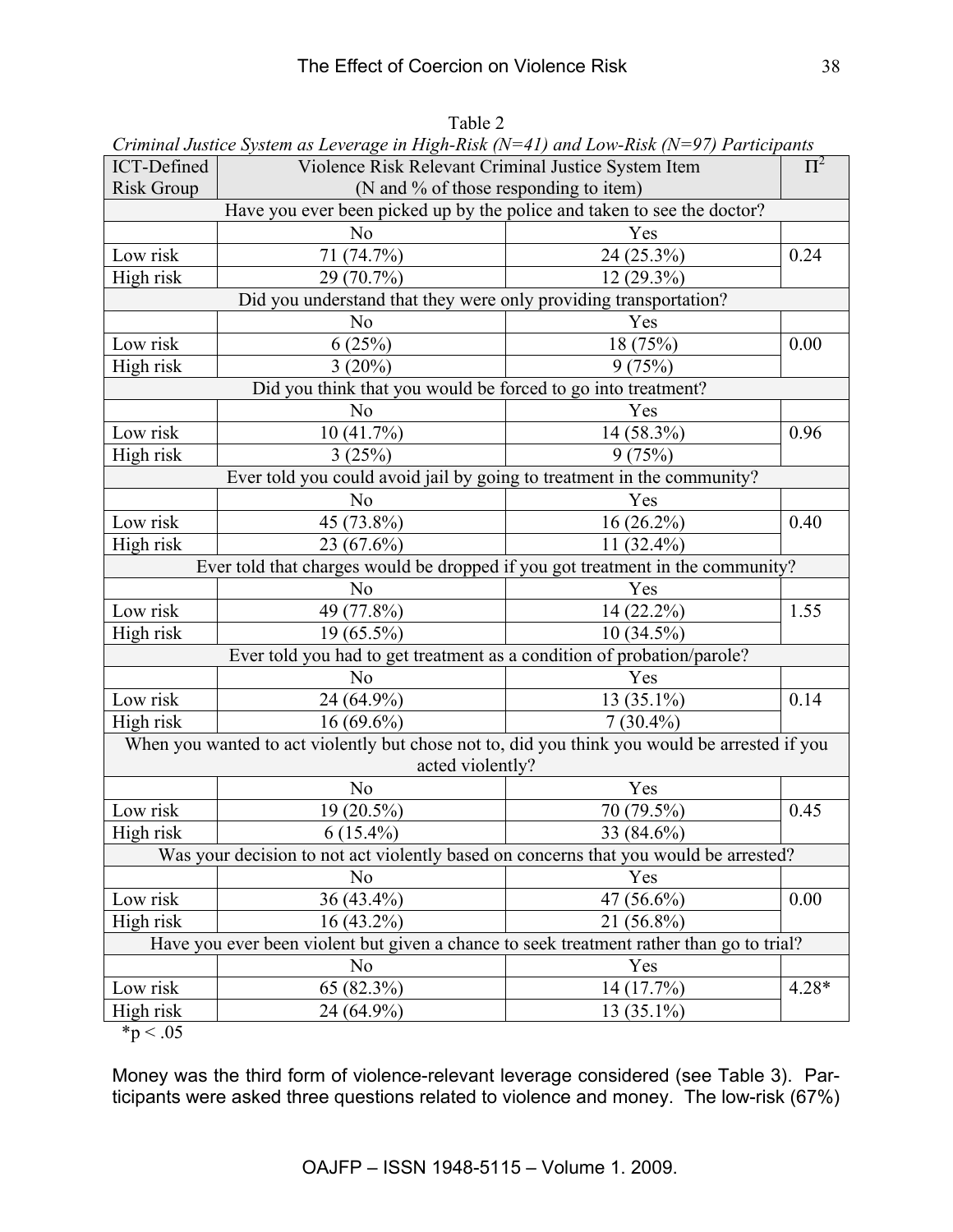and high risk (70%) participants did not differ in reporting that, when they previously wanted to act violently, they were not concerned that someone would withhold their money ( $\chi$  <sup>2</sup> (1) = .04, p = .58). However, more of the high-risk participants (50%) than low-risk (35%) responded that their decision to refrain from violence was due to fear that some or all of their money would be withheld if they acted violently, although this difference was not statistically significant ( $\chi^2$  (1) = .32, p = .58). Nor did low-risk (63%) and high-risk (56%) participants differ in their reports that, when they have acted violently, their representative payee has not withheld money ( $\chi^2$  (1) = .18, p = .48).

|                   | $m$ oney as Leverage in High-Kisk (IV $-$ 41) and Low-Kisk (IV $-$ 27) Earticipants |               |         |  |
|-------------------|-------------------------------------------------------------------------------------|---------------|---------|--|
| ICT-Defined       | Violence Risk-Relevant Money Item                                                   |               | $\Pi^2$ |  |
| <b>Risk Group</b> | (N and % of those responding to item)                                               |               |         |  |
|                   | Do you now or have you ever had a representative payee?                             |               |         |  |
|                   | N <sub>o</sub>                                                                      | Yes           |         |  |
| Low risk          | 64 (67.4%)                                                                          | 31 $(32.6\%)$ | $4.40*$ |  |
| High risk         | 34 (85.0%)                                                                          | $6(15.0\%)$   |         |  |
|                   | Did your representative payee withhold money unless you agreed to go                |               |         |  |
|                   | to mental health treatment?                                                         |               |         |  |
|                   | No                                                                                  | Yes           |         |  |
| Low risk          | 21 (72.4%)                                                                          | 8(27.6%)      | $5.13*$ |  |
| High risk         | $1(20.0\%)$                                                                         | $4(80.0\%)$   |         |  |
|                   | In the past when you have wanted to act violently but chose not to, did             |               |         |  |
|                   | you think your representative payee would withhold money if you acted<br>violently? |               |         |  |
|                   |                                                                                     |               |         |  |
|                   | N <sub>0</sub>                                                                      | Yes           |         |  |
| Low risk          | 5(22.7%)                                                                            | 17 (77.3%)    | 0.39    |  |
| High risk         | $1(10\%)$                                                                           | $9(90\%)$     |         |  |
|                   | Was your decision to not act violently based on concern that your repre-            |               |         |  |
|                   | sentative payee would not give you your money if you did?                           |               |         |  |
|                   | No                                                                                  | Yes           |         |  |
| Low risk          | $13(65.0\%)$                                                                        | $7(35.0\%)$   | 0.32    |  |
| High risk         | $2(50.0\%)$                                                                         | $2(50.0\%)$   |         |  |
|                   | In the past when you have acted violently, has your representative payee            |               |         |  |
|                   | withheld money?                                                                     |               |         |  |
|                   | No                                                                                  | Yes           |         |  |
| Low risk          | 19 (63.3%)                                                                          | $11(36.7\%)$  | 0.18    |  |
| High risk         | $5(55.6\%)$                                                                         | $4(44.4\%)$   |         |  |

Table 3 *Money as Leverage in High-Risk (N=41) and Low-Risk (N=97) Participants*

\*  $p < .05$ 

Next, participants were asked to rate a statement related to the use of money as leverage: "One way to keep people from acting violently is to hold back some of their money unless they control their behavior." Participants were asked to rate the statement on a scale from one to five, with one being "strongly agree" and five being "strongly disagree." High-risk participants (M = 3.76) expressed significantly greater disagreement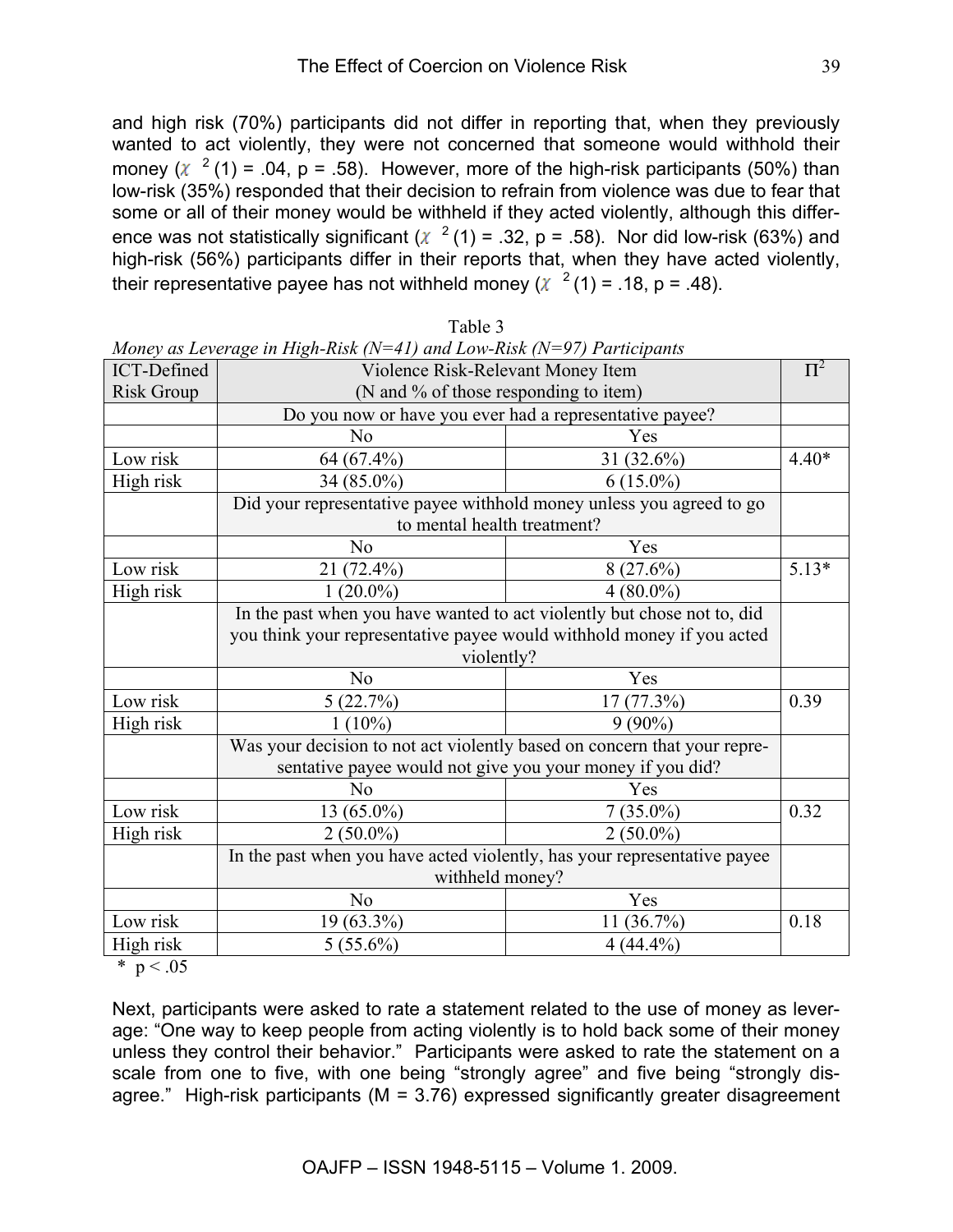with this statement than their low risk counterparts (M = 3.05) (F = 10.65,  $p < .01$ ). When considered by gender, low-risk and high-risk women did not differ significantly in their response (F = 2.44, p = .13). However, high-risk male participants did differ significantly from their low-risk counterparts ( $F = 5.26$ ,  $p < .05$ ).

Next, we considered housing as a form of violence-relevant leverage (see Table 4). Participants were asked a series of questions related to violence and housing. As may be seen, high-risk and low-risk participants did not differ in their responses to any of these questions.

|                   | Housing as Leverage in High-Kisk (N=41) and Low-Kisk (N=97) Participanis |            |         |
|-------------------|--------------------------------------------------------------------------|------------|---------|
| ICT-Defined       | Violence Risk-Relevant Housing Item                                      |            | $\Pi^2$ |
| <b>Risk Group</b> | (N and % of those responding to item)                                    |            |         |
|                   | Did you ever live somewhere where you felt that you needed to attend     |            |         |
|                   | mental health treatment to be allowed to live there?                     |            |         |
|                   | N <sub>0</sub>                                                           | Yes        |         |
| Low risk          | 61 $(63.5\%)$                                                            | 35 (36.5%) | 2.59    |
| High risk         | 20 (48.8%)                                                               | 21 (51.2%) |         |
|                   | Did you ever live somewhere where you felt that you would not be         |            |         |
|                   | allowed if you acted violently?                                          |            |         |
|                   | N <sub>0</sub>                                                           | Yes        |         |
| Low risk          | 47 (50.5%)                                                               | 46 (49.5%) | 0.36    |
| High risk         | 17(44.7%)                                                                | 21 (55.3%) |         |
|                   | In the past when you wanted to act violently but chose not to, did you   |            |         |
|                   | think that someone would take away your housing if you did act           |            |         |
|                   | violently?                                                               |            |         |
|                   | N <sub>0</sub>                                                           | Yes        |         |
| Low risk          | 42 (47.2%)                                                               | 47 (52.8%) | 0.73    |
| High risk         | $21(55.3\%)$                                                             | 17(44.7%)  |         |
|                   | Was your decision to not act violently based on concern that someone     |            |         |
|                   | would take away your housing if you did?                                 |            |         |
|                   | No                                                                       | Yes        |         |
| Low risk          | $8(17.0\%)$                                                              | 39 (83.0%) | 0.20    |
| High risk         | $2(11.8\%)$                                                              | 15 (88.2%) |         |
|                   | Have you ever acted violently and been told that you have to find        |            |         |
|                   | somewhere else to live?                                                  |            |         |
|                   | N <sub>o</sub>                                                           | Yes        |         |
| Low risk          | 55 (62.5%)                                                               | 33 (37.5%) | 2.49    |
| High risk         | $18(47.4\%)$                                                             | 20 (52.6%) |         |

Table 4 *Housing as Leverage in High-Risk (N=41) and Low-Risk (N=97) Participants*

\*  $p < .05$ 

Approximately half of both low-risk and high-risk participants responding reported that they had lived somewhere where they could not act violently if they wanted to continue living there ( $\chi^2$  (1) = .36, p = .34). Participants also did not differ in their responses to questions about whether violence would result in their losing housing. A greater pro-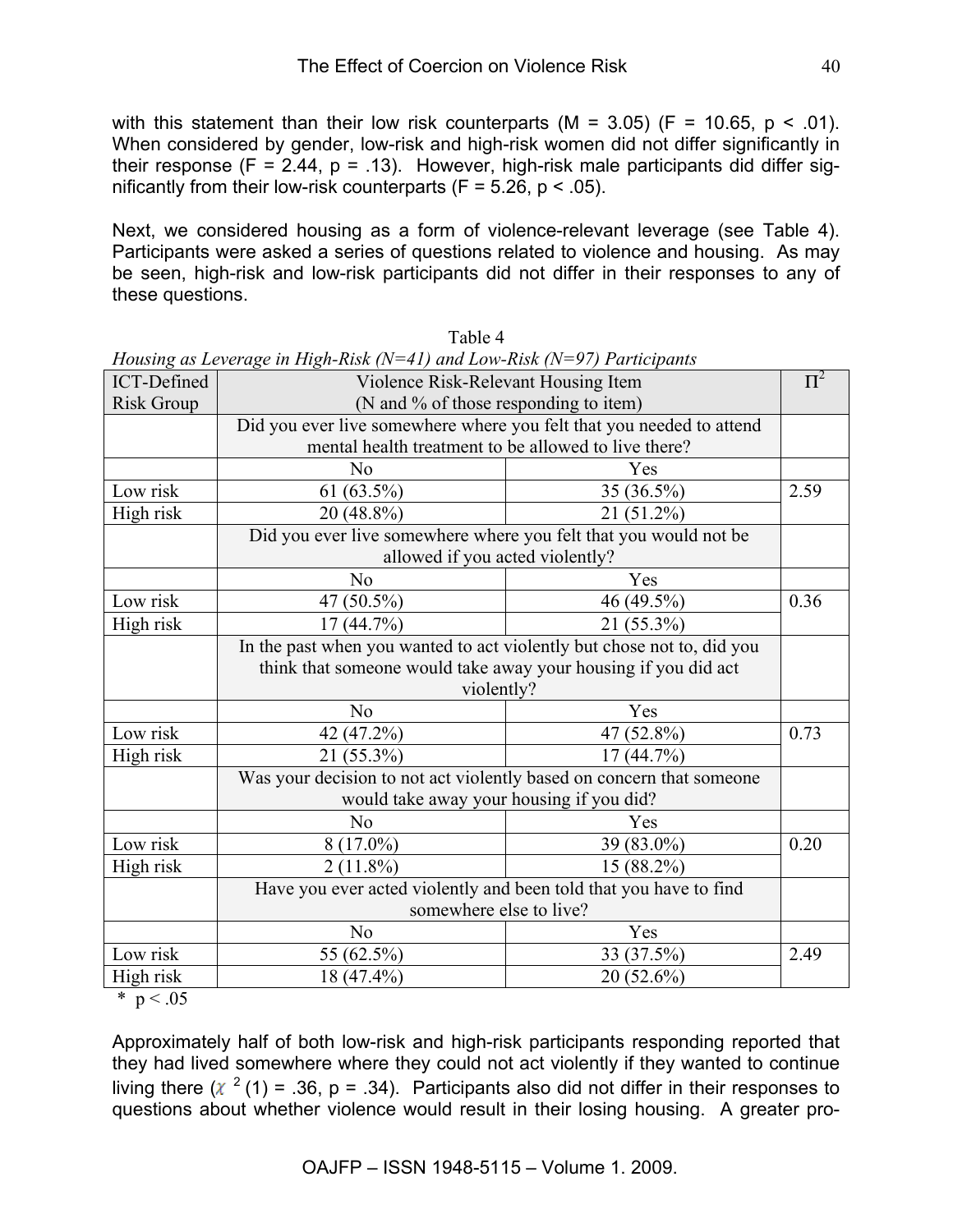portion of high-risk participants (53%) compared with low-risk (37%) stated that they had been asked to leave their home because of violent behavior, but this difference was not significant ( $\chi^2$  (1) = 2.49, p = .08).

Finally, participants were asked to respond to two statements regarding the effect of using housing as leverage. MANOVA indicated that the two groups did not differ in their responses to the statements "Being told to get help in order to keep your housing helps people stay well" ( $F = .89$ ,  $p = .89$ ) or "Being told that if you act violently you will lose your housing keeps people from being violent" ( $F = .001$ ,  $p = .97$ ). It is noteworthy that these opinions related to housing were the only domains in which the two groups overwhelmingly agreed. This agreement remained even when participants were divided by gender. High-risk and low-risk men  $(F = .03, p = .88)$  and women  $(F = .06, p = .81)$  did not differ significantly in their responses to the questions.

### **Discussion**

High-risk and low-risk participants differed significantly in their perception of how pressure to adhere to treatment had affected their risk for violence. Low-risk participants tended to report that the pressure placed on them to remain in treatment had been beneficial and had kept them from being violent. By contrast, high-risk participants tended to disagree that the pressure to participate in therapy helped them manage their risk for violence. However, gender was important as well. High-risk women did not differ significantly from their low-risk counterparts. High-risk men, by contrast, strongly disagreed that pressure for treatment involvement helped them to refrain from violence—a noteworthy difference from the responses of low-risk men.

Although the amount of coercion to enter treatment reported by the two groups did not differ significantly, the type of coercion did. Low-risk participants tended to report more positive pressure. Interestingly, however, the present results indicated that the two groups did not differ in the amount of negative pressure they experienced. One potential explanation is that low-risk participants were willing to overlook negative pressure in discussing their treatment. Another possible explanation is that high-risk participants are more sensitive to negative pressure; although they are not subject to a greater amount of actual pressure than low-risk participants, they are more affected by the pressure they experience. This is important because, once the individual engages in violent behavior, that person is likely to be subject to more negative pressure as a result of this conduct.

Considering the reported impact of the four specific forms of coercion (outpatient commitment, criminal justice system, money, and housing) on managing risk for violence in the community, the two groups showed some differences. A greater proportion of lowrisk than high-risk participants reported that their decision to refrain from violence was due to being on outpatient commitment. The criminal justice system was reportedly a somewhat better source of leverage for low-risk individuals. A greater proportion of high-risk participants reported that their decision to not act violently was based on the concern that money would be withheld if they acted violently.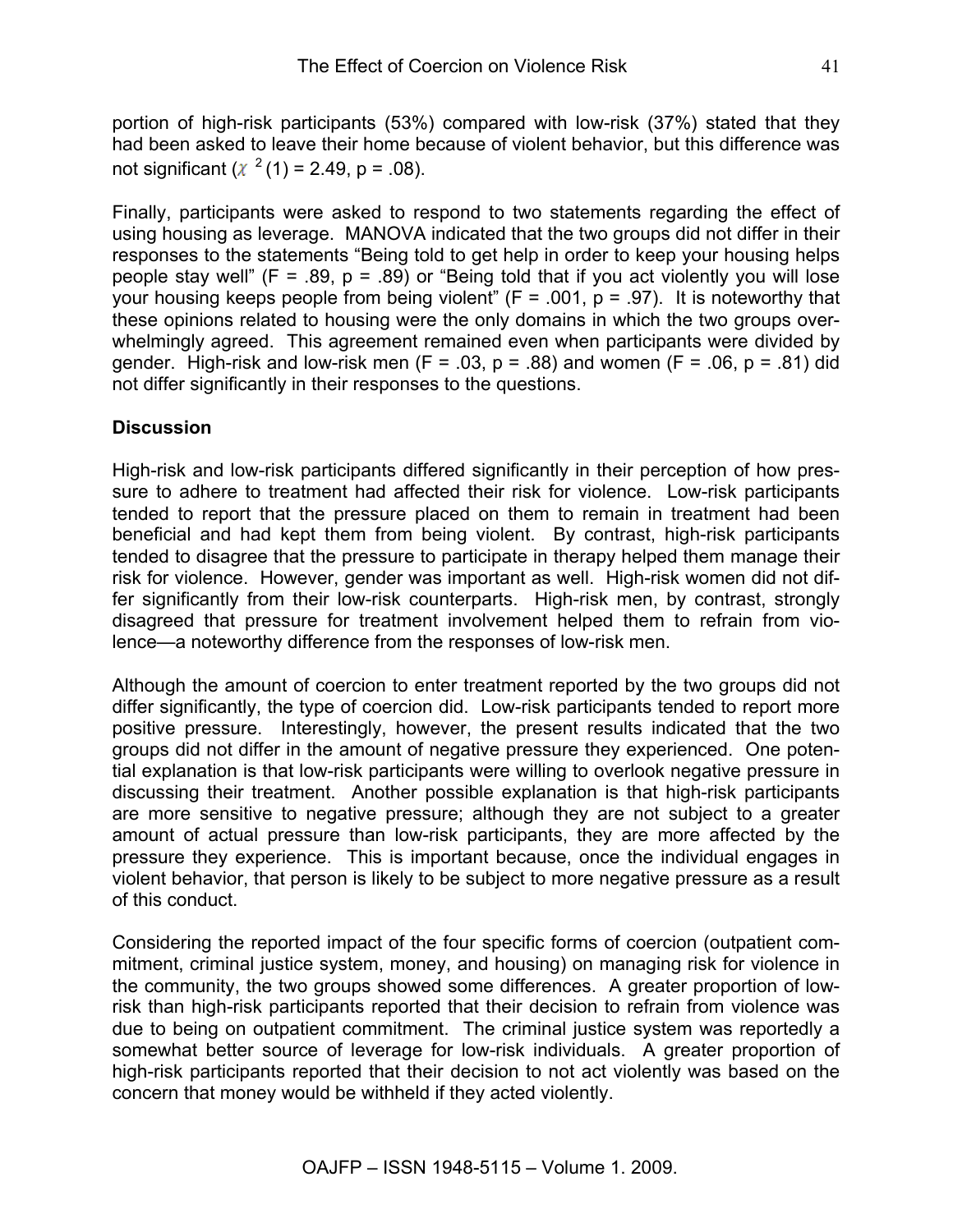Although the two groups did not differ in their responses regarding housing, this domain was the most powerful form of leverage for managing risk for violence in the community. More than 80% of both low-risk and high-risk participants reported that their decision to refrain from violent behavior was based on concern that if they did act violently they would lose their housing. This is particularly relevant in light of research evidence that an individual on disability cannot afford to rent an apartment in any major city in the United States without some form of rent subsidy (Monahan et al., 2001). The present results are consistent with the Monahan et al. findings that an overwhelming majority of mental health consumers would be willing to accept the terms of a mental health rider in their lease if it meant getting the housing they wanted (Monahan et al., 2001). Housing also has significant legal ramifications. Allen (1996) suggested that "bundling" housing and services violates the Americans with Disabilities Act, the Fair Housing Act, and the Rehabilitation Act as well as a number of state landlord-tenant laws. However, mental health consumers are rarely in a position to confront landlords on this point. This is part of the larger societal issue concerning public safety versus individual freedom. When violence is *not* a concern, there is clearly less justification for leveraging housing with mental health consumers.

Consistent with therapeutic jurisprudence (Wexler & Winick, 1991) and prior research (Lidz et al., 1995), the *form* of coercion had the greatest impact on how events were perceived. Learning theory would suggest that positive reinforcement following a behavior (e.g., seeking treatment) will increase the behavior and facilitate new learning, whereas punishment (e.g., involuntary commitment) is likely to suppress behavior and will not facilitate new learning (Bandura, 1997). When high-risk participants play a role in the decision-making process by choosing treatment and are positively reinforced for making that decision, new learning (e.g., learning to manage violence with the skills learned through therapy) is more likely to occur. From a risk-management perspective, a case manager or mental health provider who responds to a high-risk patient's refusal to enter treatment by initiating civil commitment proceedings may actually undermine the process of helping that individual learn to manage violence risk on his or her own although simultaneously lowering the immediate risk of harm to others by altering that individual's situation.

This study represents an early attempt to consider how coercion might be used to manage risk for violence in the community. Participants' reports suggest that three of the four forms of leverage (outpatient commitment, the criminal justice system, and money) were not seen as very effective in managing risk for violence with high-risk participants. It is, of course, a different question as to whether individuals under such forms of coercive influence actually behave in a way that is less violent. Much evidence (Bloom, Williams, & Bigelow, 1992; Swanson et al., 2001; Swanson, Swartz, Wagner, & Burns, 2000; Wiederanders, Bromley, & Choat, 1997) suggests that they do. But present results suggest that however such coercion "works" in reducing violence risk, it is not perceived as helpful (or perhaps even as risk reducing) by individuals at high risk for violence. This is particularly important in light of research indicating that consumers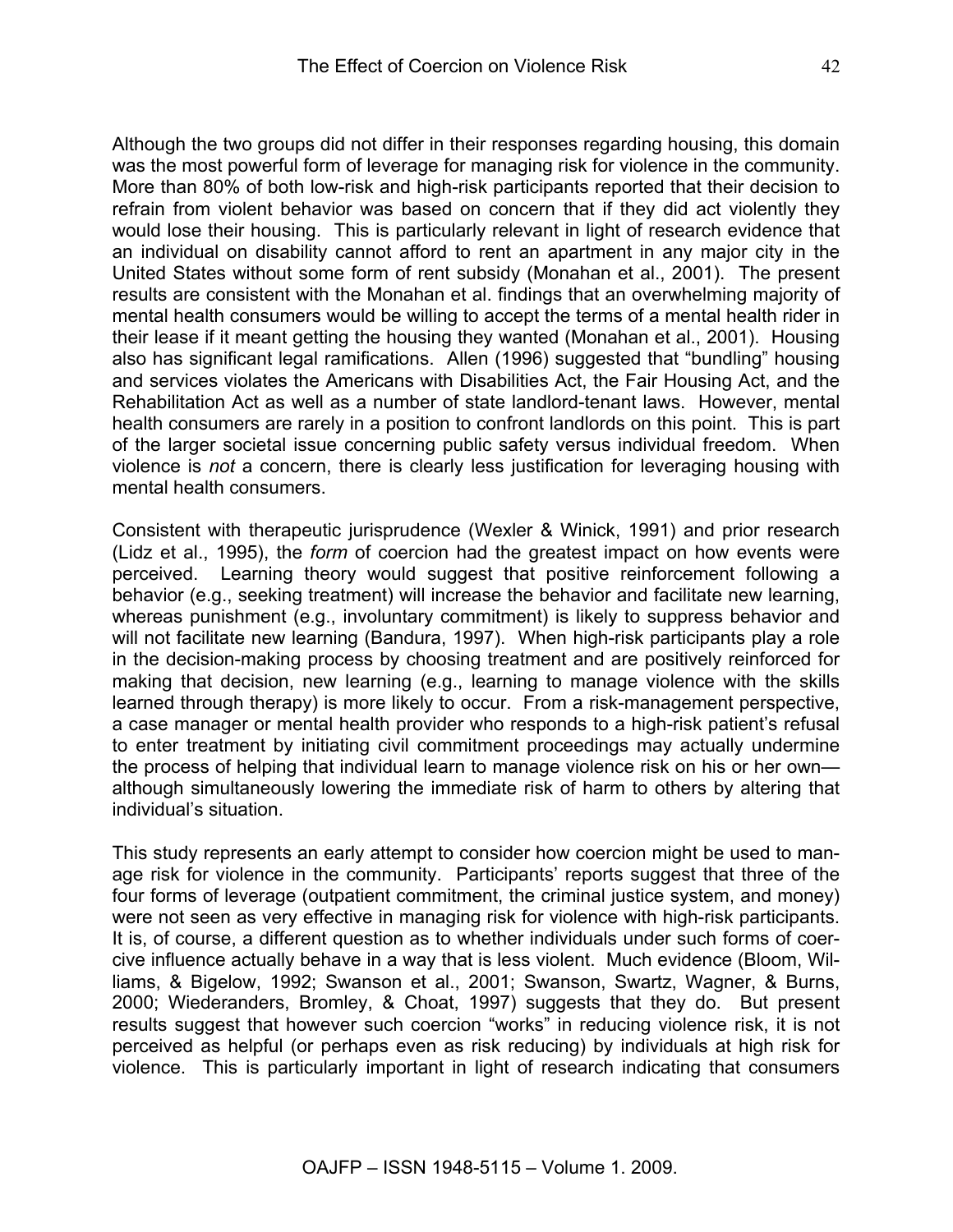who have committed serious acts of violence are much more likely to experience leveraged treatment (Swanson et al., 2006).

Both high-risk and low-risk participants did agree that housing could be used effectively to manage risk for violence. Present findings suggest that housing as leverage, when implemented using positive pressure, is likely to hold promise for risk management. This is consistent with the reframing of the debate from whether coercion is desirable to whether both parties satisfy the conditions of a contract (Bonnie & Monahan, 2005), recognizing that fairness and effectiveness are strongly related in the minds of consumers (Swartz, Wagner, Swanson, & Elbogen, 2004; Van Dorn, Swartz, Elbogen, & Swanson, 2005). Even when the choice is not entirely favorable, its existence makes a difference in how leverage is perceived (Griffin, Steadman, & Petrila, 2002). Having the choice to sign a lease with a violence rider may be viewed by mental health consumers as allowing them a voice in the process. Like mental health riders, a violence rider may be acceptable to consumers if required to obtain the housing they want (Monahan et al., 2001).

Among the most significant findings of the present study are the impact of positive and negative pressure on participants' perceptions of coercion and their risk for violence. Consistent with the findings of previous studies on positive and negative pressure (e.g., Hoge et al., 1993; Hoge et al., 1998; Lidz et al., 1995; Shannon, 1976), positive pressure was associated with an overall positive treatment experience, whereas negative pressure was correlated with treatment dissatisfaction. The type of pressure did not distinguish between reported treatment adherence and reduction in violence risk. However, it is possible that greater treatment satisfaction will promote more likelihood of seeking, continuing, and profiting from treatment in the long run. Since treatment adherence was associated with lower violence risk for *both* low-risk and high-risk participants, positive pressure may serve to promote effective risk management even when the circumstances allow both forms of leverage.

The present study is limited in several respects. The sample size is relatively small, and all participant sites were in the geographic area of one large, east-coast U.S. city. Generalizability may be limited accordingly; future investigations should employ sites from different areas (and use multiple geographic areas whenever possible). The present data were also drawn entirely from the self-report of participants. Although consumer perception is an important consideration, it will be more meaningful when accompanied by multi-sourced accounts of relevant behavior (e.g., treatment adherence, violence). Future research should incorporate both perceptions and behavior whenever possible. This should also be considered in different contexts. The present study was conducted entirely outside the domain of the criminal justice system, where most formal coercion is employed. Consequently, formal or negative coercion could not be treated as a current variable. The design of future studies considering these influences in criminal justice contexts (e.g., specialty courts, parole/probation) will not be limited in this respect. Given the importance of both violence risk management and mental health treatment, it is useful to consider approaches that maximize the impact of both when they are deliv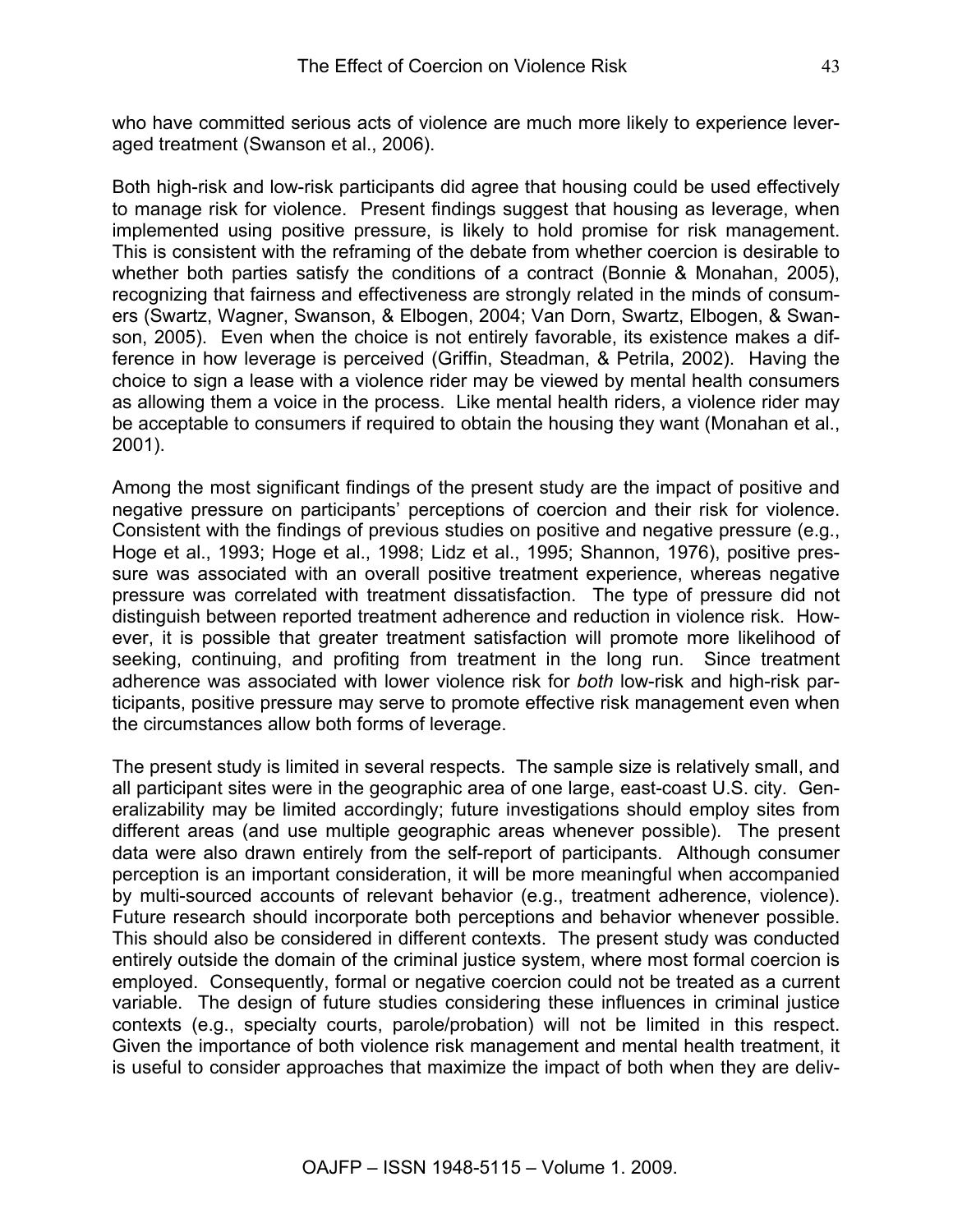ered together. The perceptions of the consumers in this study offer some important clues in how this might be accomplished.

#### **References**

- Allen, M. (1996). Separate and unequal: The struggle of tenants with mental illness to maintain housing. *Clearinghouse Review, 30,* 720-739.
- Appelbaum, P.S. (1985). Empirical assessment of innovation in the law of civil commitment: A critique. *Law, Medicine and Health Care*, *13*, 304-309.
- Bandura, A. (1997). *Self-efficacy: The exercise of control.* New York: Freeman.
- Barratt, E. (1994). Impulsiveness and aggression. In J. Monahan, & H. Steadman (Eds.), *Violence and mental disorder: Developments in risk assessment* (pp. 61- 79). Chicago, IL: University of Chicago Press.
- Blanch, A. K., & Parish, J. (1993). Reports of three roundtable discussions on involuntary interventions. *Psychiatric Rehabilitation and Community Support Monograph, 1,* 1–38.
- Bloom, J., Williams, M., & Bigelow, D. (1992). The involvement of schizophrenic insanity acquittees in the mental health and criminal justice systems. *Psychiatric Clinics of North America, 15,* 591-604.
- Bonnie, R., & Monahan, J. (2005). From coercion to contract: Reframing the debate on mandated community treatment for people with mental disorders. *Law and Human Behavior, 29,* 487-505.
- Burgess, E. (1982). Factors determining success or failure on parole. In A. Bruce (Ed.), *The workings on the indeterminate sentence law and the parole system in Illinois.*  Springfield: Illinois State Parole Board. Elbogen, E., Van Dorn, R., Swanson, J., Swartz, M., & Monahan, J. (2006). Treatment engagement and violence risk in mental disorders. *British Journal of Psychiatry, 189*, 354-360.
- Diamond, R.J. (1996). Coercion and tenacious treatment in the community: Applications to the real world. In D. Dennis, & J. Monahan (Eds.), *Coercion and aggressive community treatment: A new frontier in mental health law* (pp. 51-72). New York: Plenum Press.
- Elbogen, E., Van Dorn, R., Swanson, J., Swartz, M., & Monahan, J. (2006). Treatment engagement and violence risk in mental disorders. *British Journal of Psychiatry, 189*, 354-360.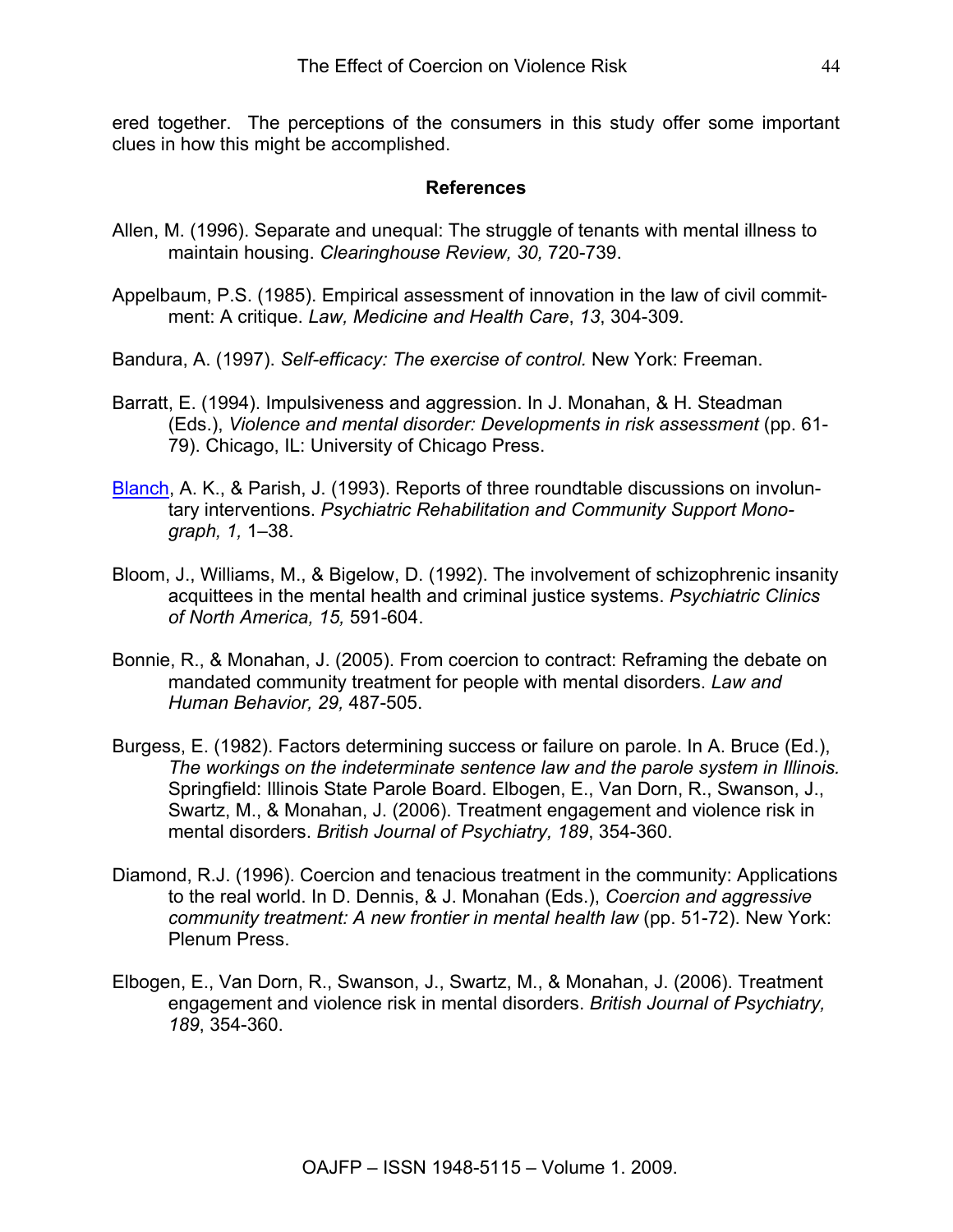- Gardner, W., Hoge, S., Bennett, N., Roth, L., Lidz, C., Monahan, J., & Mulvey, E. (1993). Two scales for measuring patients' perceptions for coercion during mental hospital admission. *Behavioral Science and the Law, 11,* 307-321.
- Greer, A., O'Reagan, M., & Traverso, A. (1996). Therapeutic jurisprudence and patients' perceptions of procedural due process of civil commitments hearings. In D. Wexler, & B. Winick (Eds.), *Law in a therapeutic key: Developments in therapeutic jurisprudence* (pp. 923-935). Durham, NC: Carolina Academic Press.
- Griffin, P., Steadman, H., & Petrila, J. (2002). The use of criminal charges and sanctions in mental health courts. *Psychiatric Services, 53*, 1285-1289.
- Grisso, T., Davis, J., Vesselinov, R., Applebaum, P., & Monahan, J. (2000). Violent thoughts and violent behavior following hospitalization for mental disorder. *Journal of Consulting and Clinical Psychology, 68*, 388-398.
- Hoge, S., Lidz, C., Eisenberg, M., Monahan, J., Bennett, N., Gardner, W., Mulvey, E., & Roth, L. (1998). Family, clinician, and patient perceptions of coercion in mental hospital admission. *International Journal of Law and Psychiatry, 21*, 131-146.
- Hoge, S., Lidz, C., Mulvey, E., Roth, L., Bennett, N., Siminoff, A., Arnold, R., & Monahan, J. (1993). Patient, family, and staff perceptions of coercion in mental hospital admission: An exploratory study. *Behavioral Sciences and the Law, 11,* 281- 293.
- Lidz, C., Hoge, S., Gardner, W., Bennett, N., Monahan, J., Mulvey, E., & Roth, L. (1995). Perceived coercion in mental hospital admission: Pressure and process. *Archives of General Psychiatry, 52*, 1034-1039.
- Lidz, C., Mulvey, E., Hoge, S., Kirsch, B., Monahan, J., Bennett, N., Eisenberg, M., Gardner, W., & Roth, L. (1997). The validity of mental patients' accounts of coercion-related behaviors in the hospital admission process. *Law and Human Behavior, 21*, 361-376.
- Monahan, J. (2003). Personal communication, 9/23/03.
- Monahan, J., Hoge, S., Lidz, C., Roth, L., Bennett, N., Gardner, W., & Mulvey, E. (1995). Coercion and commitment: Understanding involuntary mental hospital admission. *International Journal of Law and Psychiatry, 18,* 249-263.
- Monahan, J., Steadman, H., Appelbaum, P., Robbins, P., Mulvey, E., Silver, E., Roth, L., & Grisso, T. (2000). Developing a clinically useful actuarial tool for assessing violence risk. *British Journal of Psychiatry, 176,* 312-319.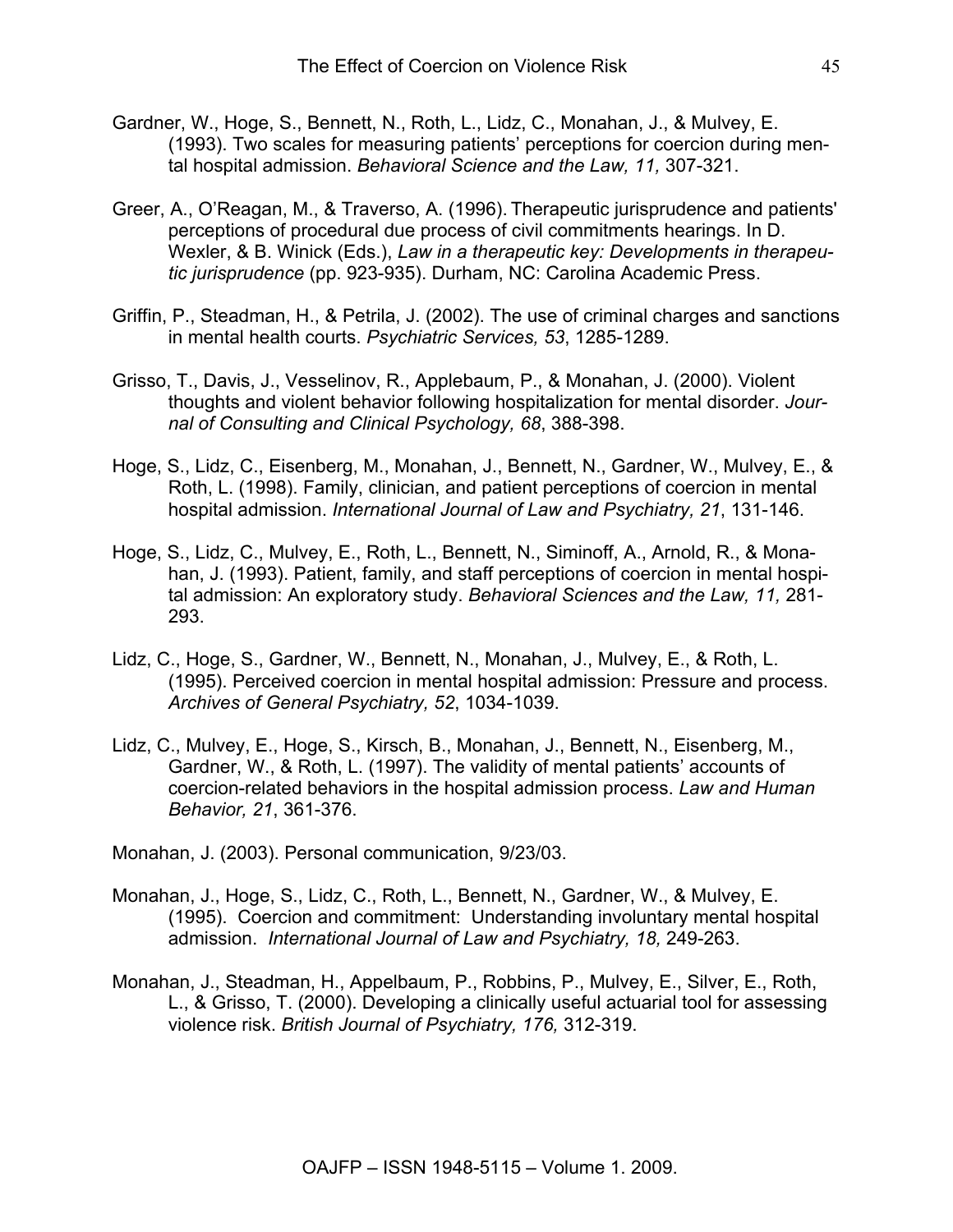- Monahan, J., Steadman, H., Silver, E., Appelbaum, P., Robbins, P., Mulvey, E., Roth, L., Grisso, T., & Banks, S. (2001). *Rethinking risk assessment: The MacArthur study of mental disorder and violence.* New York: Oxford University Press.
- Novaco, R. (1994). Anger as a risk factor for violence among the mentally disordered. In J. Monahan, & H. Steadman (Eds.), *Violence and mental disorder: Developments in risk assessment* (pp. 21-59). Chicago, IL: University of Chicago Press.
- Ohlin, L. (1951). *Selection for parole.* New York: Russell Sage.
- Shannon, P. (1976). Coercion and compulsory hospitalization: Some patients' attitudes. *Medical Journal of Australia, 2,* 798-800.
- Skeem, J., Monahan, J., & Mulvey, E. (2002). Psychopathy, treatment involvement, and subsequent violence among civil psychiatric patients. *Law and Human Behavior*, *26*, 577-603.
- Swanson, J., Borum, R., Swartz, M., Hiday, V., Wagner, R., & Burns, B. (2001). Can involuntary outpatient commitment reduce arrests among persons with severe mental illness? *Criminal Justice and Behavior, 28,* 156-189.
- Swanson, J., Swartz, M., & Elbogen, E. (2004). Effectiveness of atypical antipsychotic medications in reducing violent behavior among persons with schizophrenia in community-based treatment. *Schizophrenia Bulletin, 30,* 3*-*20.
- Swanson, J., Swartz, M., Wagner, R., & Burns, B. (2000). Involuntary out-patient commitment and reduction of violent behavior in persons with severe mental illness. *British Journal of Psychiatry, 176,* 324-331.
- Swanson, J., Van Dorn, R., Monahan, J., & Swartz, M. (2006). Violence and leveraged community treatment for persons with mental disorders. *American Journal of Psychiatry, 163,* 1404-1411*.*
- Swartz, M., Swanson, J., Hiday, V., Borum, R., Wagner, H., & Burns, B. (1998a). Violence and severe mental illness: The effects of substance abuse and nonadherence to medication. *American Journal of Psychiatry, 155,* 226-231.
- Swartz, M., Swanson, J., Hiday, V., Borum, R., Wagner, H., & Burns, B. (1998b). Taking the wrong drugs: The role of substance abuse and medication noncompliance in violence among severely mentally ill individuals. *Social Psychiatry and Psychiatric Epidemiology, 33*, 13, 75-80.
- Swartz, M., Wagner, H., Swanson, J., & Elbogen, E. (2004). Consumers' perceptions of the fairness and effectiveness of mandated community treatment and related pressures. *Psychiatric Services, 55,* 780-785.